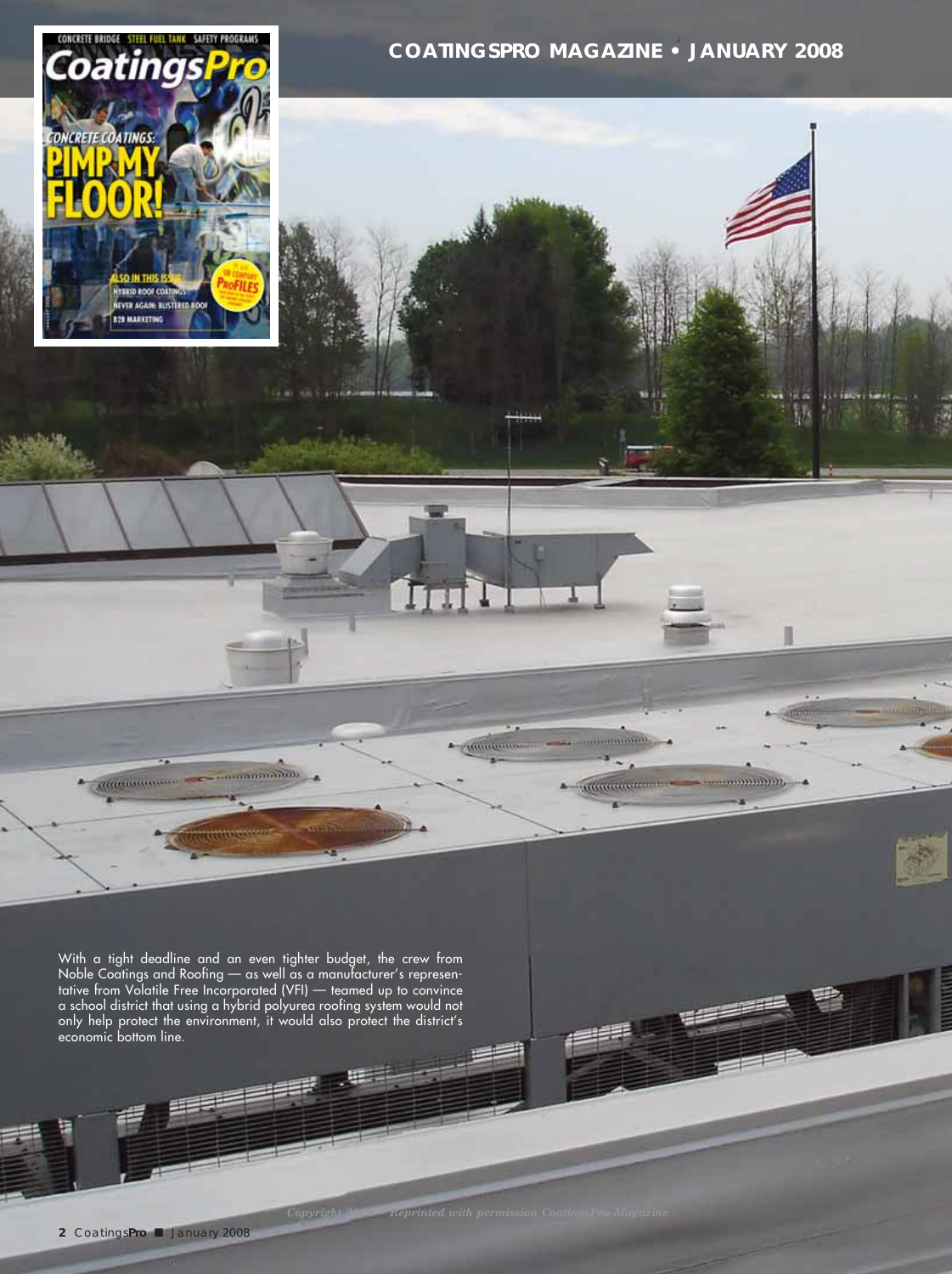# **Two Kinds of "Green"** An 18-Year-Old Roof Gets A Seamless Face Lift

#### BY SYNDEE HOLT

chool was out for the summer. No students.

**S**<br>everyone else w No teachers. No rest for George Zeock, Senior Facility Manager for the Allegan Area Educational Service Agency in Allegan, Michigan. Although everyone else was on summer vacation, Zeock was faced with a challenge — he needed to replace an aging roof for Allegan's Technical School. The 80,000 square foot, single-ply membrane roofing was 18 years old and had exceeded its warranty. The pitched-to-drain, roof had not leaked — yet — and the facility wanted to keep it that way. But, as with most school districts, the budget was tight. The first estimate the facility had received for a new, non-sustainable roof replacement was close to \$685,000 — well over the district budget.

 Zeock, who has an engineering background, saw an opportunity for change. Realizing that there were new, more environmentally-conscious technologies on the market that might better fit his budget, he consulted with Dave Chwalibog, president of the Avrie Group, Inc. "The Avrie Group specializes in environmentally friendly, sustainable roofing systems, and we had consulted with many Michigan school districts, including schools in Jackson, Michigan, two hours from Zeock's school," Chwalibog explains. He notes that the Avrie Group has provided comprehensive building site consulting and building envelope expertise using the most modern technologies for over 11 years.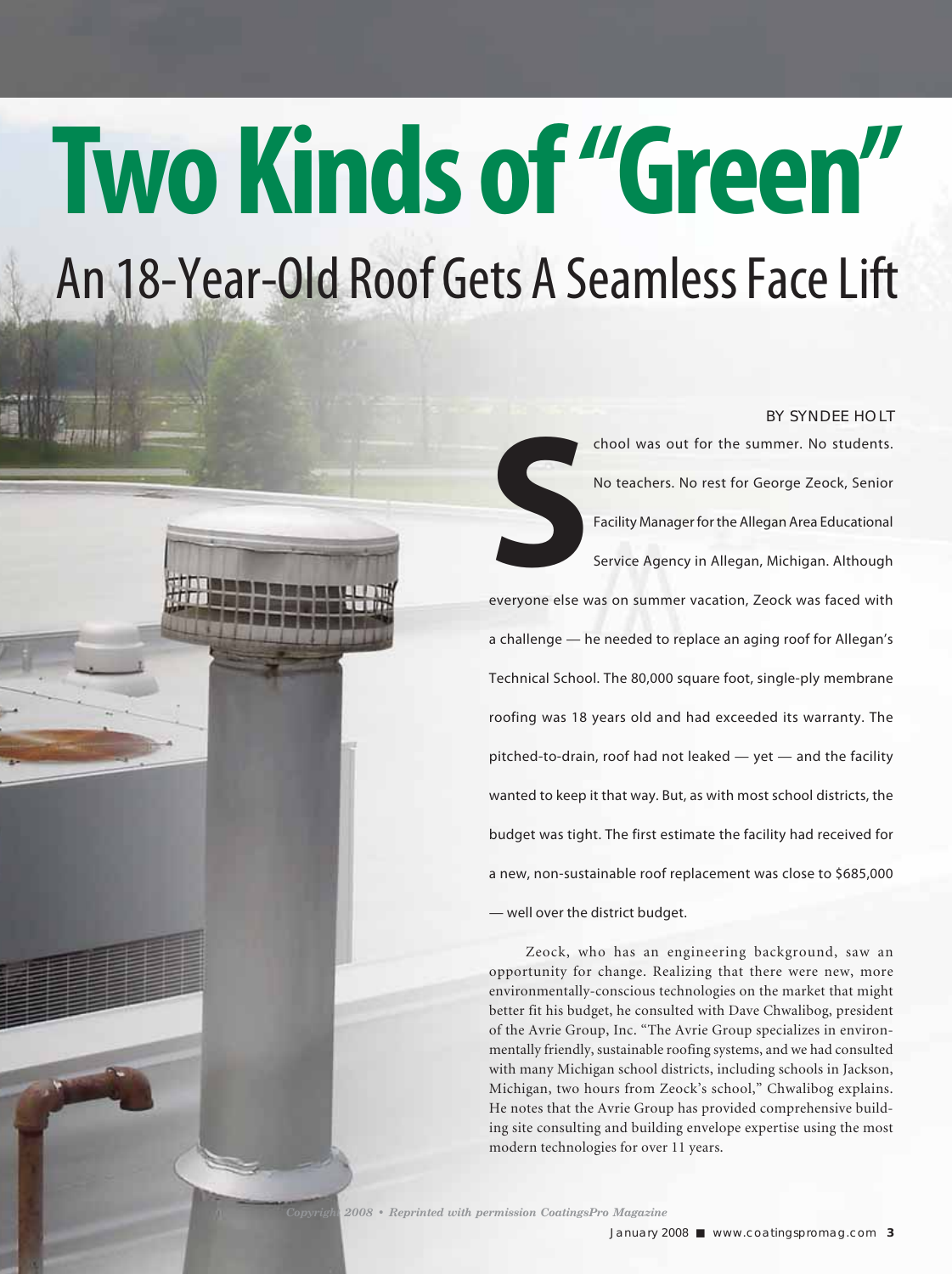

After viewing the Technical School's existing roof, Chwalibog suggested that new sustainable seamless roof technologies using hybrid polyureas be explored for this project. "I not only took samples of the existing roof membrane for testing, and prepared the specs for bidding, I also provided on-site management of the project through completion," recounts Chwalibog, a registered roof observer through Roof Consultant Institute. "When you test the existing roof membrane, you are actually testing for tensile strength of the existing membrane to make sure that it's got strength enough to withstand another 10 years of serviceable life that can be utilized."

 But just what was this new technology? Before any work could begin, Chwalibog would have to explain — and prove — the benefits of hybrid polyureas to Zeock and the school district. Enter Tom Holsen and Volatile Free Incorporated (VFI), manufacturers of the Seamless Sustainable Roof Coatings System being considered for the project.

## THE WORLD OF POLYUREA HYBRIDS

 Hybrid polyureas are a combination of pure polyurea and polyurethane, designed to provide the best of both worlds. As Holsen explains, "Pure polyurea has a lightening-fast cure rate and typically has a small shrinkage factor. This shrinkage factor is useful for coating metals and concrete, but a more flexible material is needed for roofing, which has to expand and contract with environmental variants of the substrate. The hybrid polyurea provides this flexibility."



The hybrid polyurea has several advantages over traditional



When replaced on top of the drains, the protected covers seamlessly blended in with the rest of the roof.

*Copyright 2008 • Reprinted with permission CoatingsPro Magazine*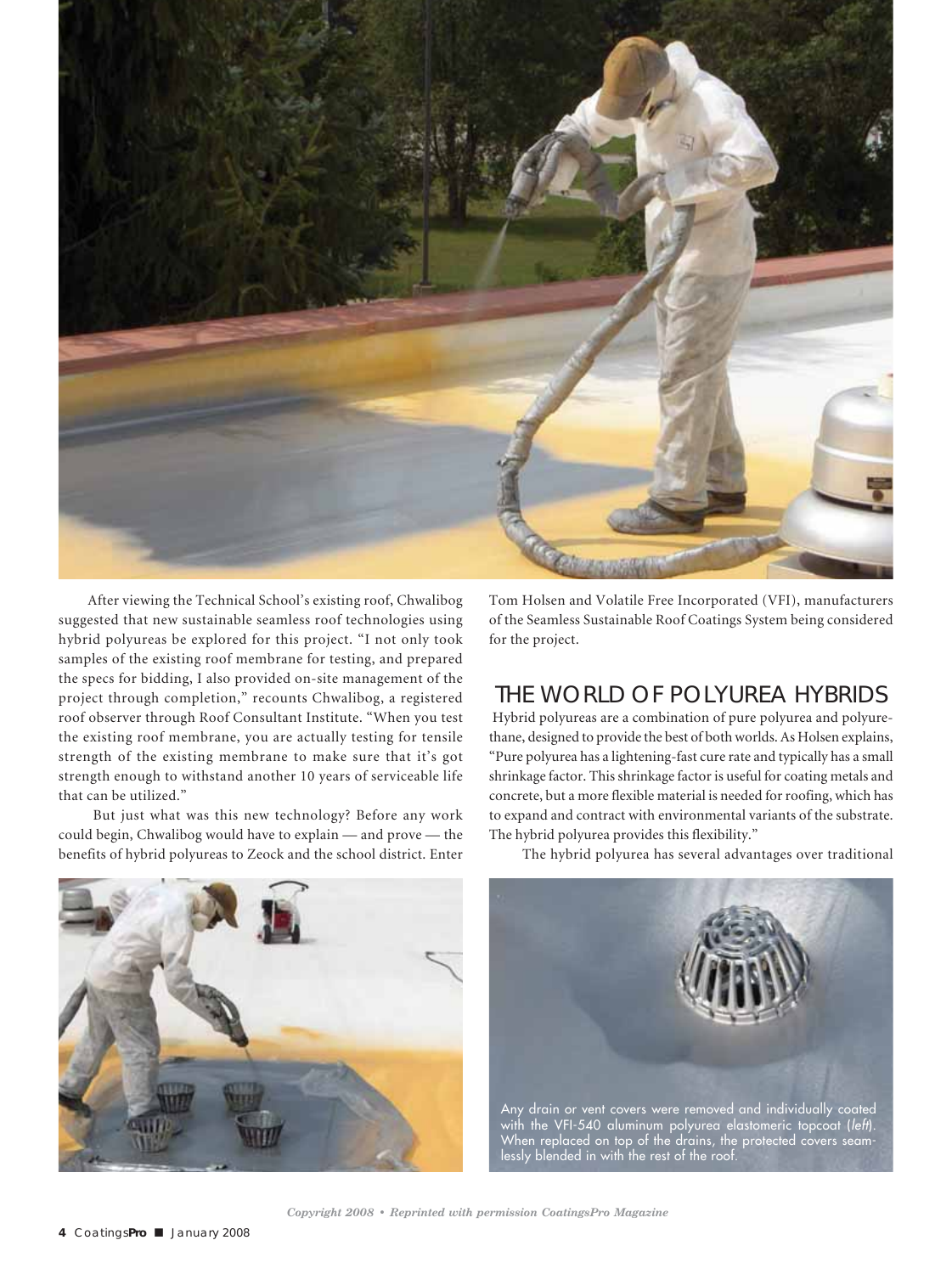LEFT 4 After several site visits to jobs in progress, followed by their own "homework," the school district awarded the bid to the Noble Coatings crew and specified VFI's Seamless Sustainable Roofing System. While original estimates for a non-sustainable roof replacement were around \$680,000, the hybrid system represented a savings of \$500,000 from these original estimates. In addition, the hybrid roof would also lower the school's energy expenses by reducing heating \$500,000 from these original estimates. In addition, the hybrid roof<br>would also lower the school's energy expenses by reducing heating  $\bigcup$  OBAT A GLANCE<br>and cooling costs.

polyurethane coatings. It has a faster set/cure time under more extreme temperature/humidity conditions (-25˚ F to +300˚ F). The product can be walked on 30 seconds after application, greatly reducing the facility downtime during installation. It is a waterproof, seamless, one-coat application that can be applied to a multitude of surfaces, including overhead and vertical surfaces.

 Additionally, the hybrid polyurea's "Green" factors include renewability because, often (and in the case of this job), there is no tear off of the existing substrate to go to the landfill. Low odor, 100% solids, and no volatile organic compounds (VOCs) are pluses, too. And since hybrid polyurea roofing systems have been proven to reduce heating and cooling costs, the "Green" product saves money as well as the environment.

 And, this friendly hybrid will pass the harshest tests, if properly applied. It even gets an A+ for "stick-to-itiveness." Holsen notes, "Typically, a hybrid polyurea will adhere to whatever surface it comes in contact with. If the surface is not properly prepared and is contaminated with moisture, rust, or other materials, the coating will adhere to the contamination and not to the actual substrate. As long as the contaminate remains on the substrate surface all is well, but if the contaminate comes loose from the substrate, the coating will fail." The material has a fairly low tolerance for inaccurate application, so it must be applied by a contractor trained and certified in its use. Enter Bill Sleeman, owner of Noble Coatings and Roofing of Grand Rapids, Michigan.

## CONTRACTOR ON A MISSION

 Noble Coatings and Roofing has an excellent reputation in the construction community for their commitment to environmentally friendly, sustainable roofing. Sleeman says, "'Noble' is our one-word mission statement and we feel that it really says it all about our company's commitment to service and the environment." He continues, "We knew that the school district would be pleased with the VFI system and the 'Green' nature of the product would benefit us all."

 Sleeman met with Zeock regarding the polyurea roofing product, and along with Chwalibog, the three men went to see a Noble/VFI project in progress in Jackson, Michigan. In spite of his interest in the technology, "Zeock wasn't 100 percent sold on the hybrid polyurea system in the beginning. But, he did a lot of research himself, visited the ongoing sites, and quickly became convinced that the polyurea system was the way to go," recounts Sleeman.

 During the site visit, the Noble crew demonstrated how they could make a seamless roof — even wrapping the polyurea up onto the parapets and up and over the flashing metal — an area typically not included in monolithic roof coating bids.

 The combination of consultant, manufacturer, and experienced coatings contractor provided the one-two-three punch



#### **PROJECT:**

Replace an 18-year-old, 80,000 sq. ft., single-ply membrane, pitchedto-drain roof with an environmentally-friendly seamless polyurea roofing system

#### **COATINGS CONTRACTOR:**

Noble Coatings and Roofing 437 Spring Avenue Grand Rapids, MI 49503 (616) 771-0701 www.noblecoatings.com

#### **SIZE OF COATINGS CREW:**

Varied; a 10-man crew worked this project

#### **PRIME CLIENT:**

Allegan Area Education Service Agency 310 Thomas Street Allegan, MI 49010 (269) 673-2161 www.alleganisd.org

#### **SUBSTRATE:**

Hypalon single-ply membrane

#### **SUBSTRATE CONDITION:**

Few leaks, 18 year's worth of dirt and contaminants

#### **SIZE OF PROJECT:**

80,000 sq. ft.

#### **DURATION OF PROJECT:**

2 to 3 weeks from mid-August to early September

#### **MATERIALS/PROCESS:**

- Power wash substrate using a 4,000 psi Honda power washer with ° hooded power washing heads
- Clean oxidized and rusted areas with CLR and entire substrate was rewashed
- Clean joints using putty knives and DeWalt grinders °
- Hand-apply fleece-back butyl tape to clean joints
- Spray-apply VFI urethane primer, VFI-1005 in a single 3-5mil DFT coat ° using a Graco 733 airless sprayer
- Spray-apply VFI 540 top coat using a Graco Marksman plural compo-° nent pump and Fusion gun

#### **UNUSUAL FACTORS:**

- Unseasonable cold weather
- Unexpected rain
- Hybrid polyurea contains no VOCs

#### **SAFETY CONSIDERATIONS:**

- Crew wore respirators with charcoal filters, 5-point harnesses and lines, goggles, long sleeves and pants
- Crew erected OSHA-approved perimeter lines 10' from the roof edges °
- Crew monitored while working outside of the perimeter lines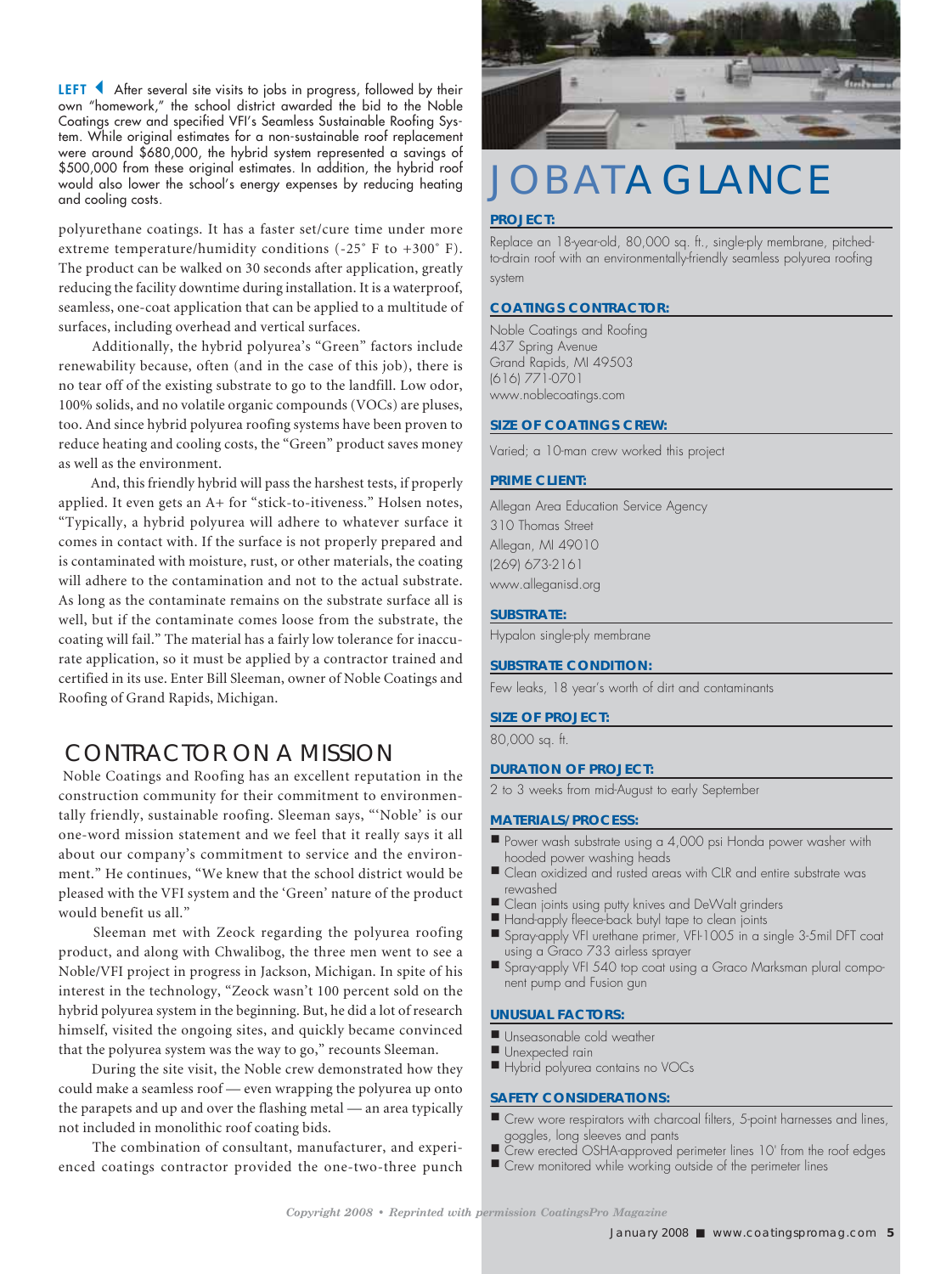

ABOVE  $\triangle$  Although the old Hypalon single-ply roof membrane had not completely failed, the 18-year-old roofing system was in dire need of replacement. Areas had disbanded and there was a lot of oxidation as well as collected dirt and debris. Fortunately, the system had enough integrity that the Noble crew could clean, prep, and coat over it, rather than tear the entire system off of the roof.



 $ABOVE$   $\triangle$  Since the school was unoccupied for the summer, vents and intake units did not need to be sealed off. But that also meant that the crews had to be finished well in advance of anyone — teachers, support staff, or students — returning to the building.



ABOVE  $\triangle$  Using a 4,000 psi Honda power washer equipped with a hooded power washing head, the Noble crew pressure-washed the roof with a combination of bleach and cold water. Any areas of rust were chemically treated with CLR, which was spray applied and then power washed off.

necessary to convince Zeock and the Allegan district that a hybrid polyurea roofing system was the correct answer for the Technical School's failing roof. The district ultimately awarded the project to Noble Coatings and Roofing, at a savings of \$500,000 from the original estimate! This meant that not only was the district going to save 73 percent from the project's initial estimate, but they were also going to have an environmentally friendly, sustainable roof with increased energy savings.

 VFI's Holsen explains, "The system can be applied to many types of roofs that are out of warranty, including ethylene propylene diene monomer (EPDM), polyvinyl chloride (PVC), Hypalon, modified bitumen, and metal roofs. The system includes a nonprorated warranty ranging from five to 20 years with the application of the proper milage. The company does a pre-inspection and final inspection on larger jobs." In addition, the product has a 56 percent solar reflection, passing 53-year QUV Accelerated Weatherometer tests due to VFI-540's aluminum flake content that repels ultraviolet (UV) rays.

## AT SCHOOL — AND AT WORK — IN AUGUST

 According to the specification, Noble's crew of coatings technicians were scheduled to apply VFI's Seamless Sustainable Roof Coating System VFI-540 onto the Technical School's roof, beginning in mid-August.

 But before any work could begin, they had to establish safety precautions. Even though school was out for the summer, the crew used 10x10 wind screens to prevent overspray in each area where they were working. OSHA-approved perimeter lines were erected with stanchions and flags to help establish the perimeter 10 feet from the roof's edge.

When the Noble crew climbed onto the 80,000 square foot roof, they were pleased to find a Hypalon single-ply membrane that had not failed.

"Even though the Hypalon single-ply membrane had not failed, the material was over 18 years old. Happily, it had enough integrity that it didn't have to be torn off and taken to a nearby landfill," Sleeman says. But, it did have 18 years worth of accumulated debris and contamination. Tom Buckely, technical sales and service representative for VFI, performed the pre-inspection for the project. He explains, "The dirt and oxidation had caused the normally white Hypalon roof to look black."

The Noble crew donned respirators with charcoal-type filters to prevent MDI and particulate inhalation, as well as goggles, long sleeves, and pants to prevent overspray onto their skin. They also wore Miller-brand five-point harnesses outside the perimeter lines with a crew member monitoring their movements. Properly protected, they could start the surface prep process.

 To begin, Sleeman and his 10-man crew pressure-washed the roof deck to remove the dirt and oxidation, spraying a combination of bleach and cold water through a 4,000 psi Honda power washer outfitted with a hooded power washing head. Sleeman says, "There was an area of rust contaminate that needed another chemical treat-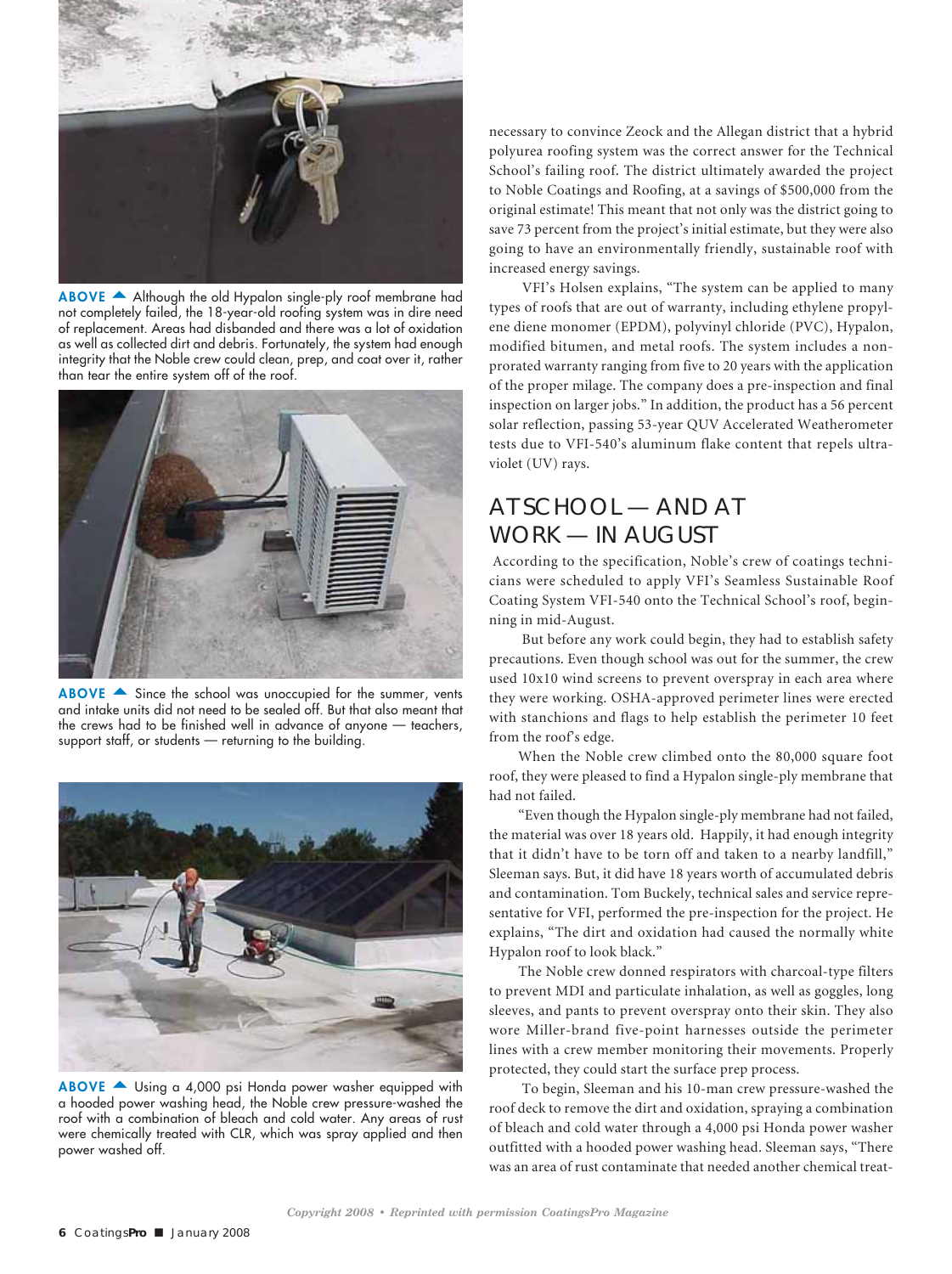

ment. CLR, a rust-remover, was applied with a sprayer, scrubbed into the surface and then power washed off. After the chemical application was completed, the treated area was whiter than the rest of the substrate area, so we re-prepped the entire roof."

The washed roof was allowed to dry for a day, while the crew tackled cleaning the 10-inch long joints that occurred every 10 feet around the perimeter of the roofing. They had to remove 18 years of caulk and sealant around the joints with putty knives and Dewalt grinders. Then they hand-applied an eight-inch-wide fleece-back butyl tape to the joints to prepare them for the sealant.

 Once the substrate had dried from the pressure wash, and all the joints were cleaned and prepped, a three-man crew applied VFI's urethane primer, VFI-1005. This single-component, water-based material was applied in a single coat application of approximately three to five mils DFT (300 square feet per gallon) using a Graco 733 airless sprayer with a 636 spray tip, pumped from the ground using 150 feet of hosing. Then, Epoxy VFI-11 primer, applied by roller, was used over metal surfaces and was allowed to cure overnight, along with the VFI-1005 primer. The drying time for the waterbased primer depends on the weather, although it can be applied to within five degrees of the dew point and generally takes three to five hours to dry. Since the primer is water-based, cleanup of the application equipment was completed using just water sprayed through the guns to clear any residual primer from the surfaces.



*Copyright 2008 • Reprinted with permission CoatingsPro Magazine*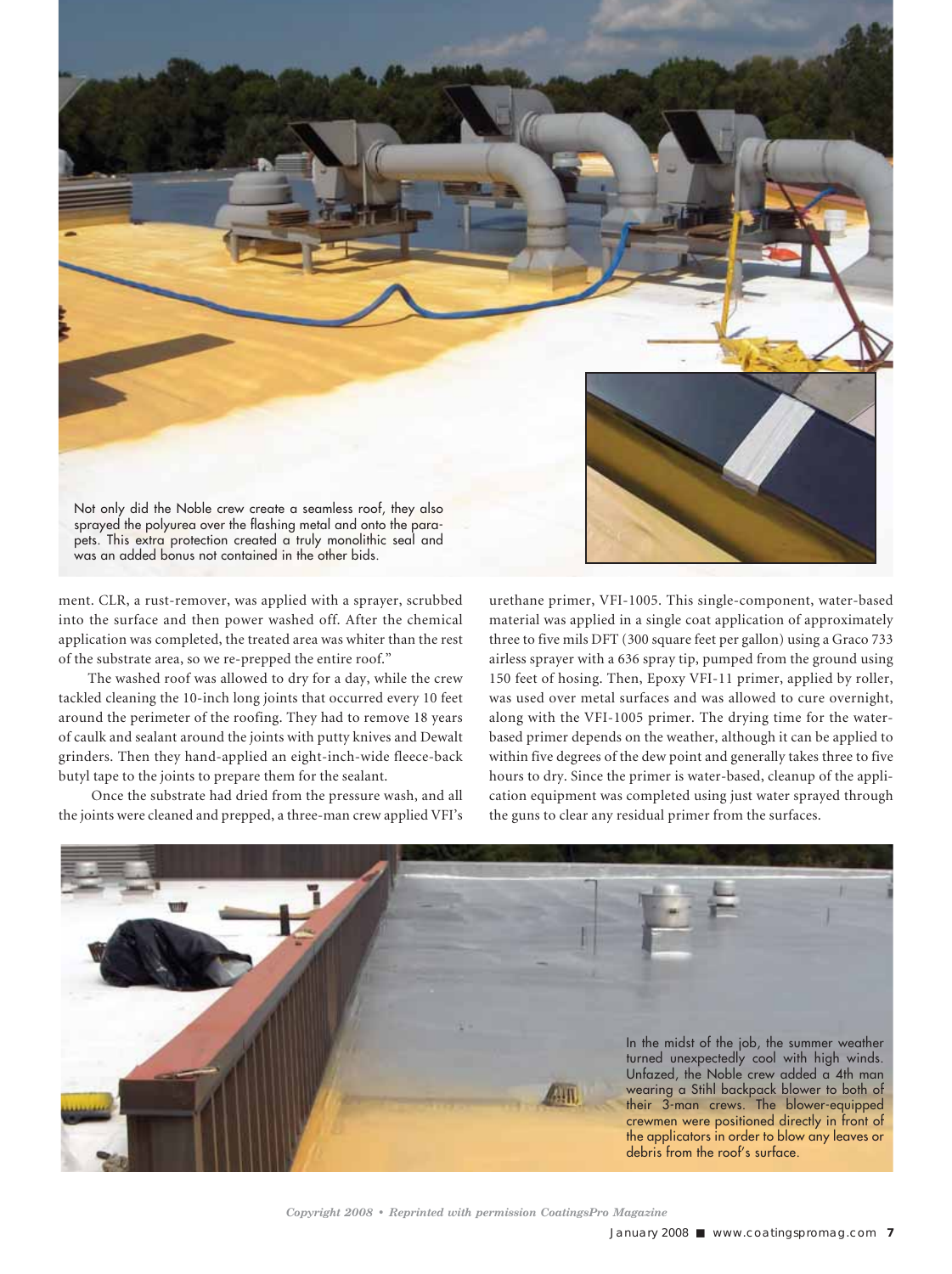

 Next, using a Graco Marksman plural component pump with 300 feet of hose and a Fusion gun, the Noble crew sprayapplied a topcoat of VFI-540 aluminum polyurea elastomer onto the primed roof deck. "We use a two-component proportioner, Graco Marksman, which is heated to about 150˚ F to 160˚ F and pressurized to 2,000 psi," describes Sleeman. The material was then pumped through pressurized hoses that maintain the heat right to the gun, keeping the air-purged components separate until released through the gun. While setting occurs in five to 10 seconds, "You can actually walk on it in about 30 seconds, so you can even work right up to rain fall during a storm," explains Buckely. An average of 56 mils of this topcoat was applied throughout the course of the project.

## THE WEATHER FACTOR

 The wind started picking up as the two three-man crews applied the topcoat, so a fourth man with a Stihl backpack blower was added to each crew directly ahead of the applicators to remove leaves and other wind-blown contaminants from the prepared substrate surface.

 In addition, the weather turned unseasonably cool with overnight rainstorms, leaving pockets of moisture throughout the work surface. While the crews sought out and removed these moisture pools and pockets with backpack blowers and towels, the storms — and the polyurea itself — actually helped them out. Sleeman explains, "The polyurea has a tendency to blister immediately when it comes in contact with moisture, so the crews were quickly able to identify moisture areas, cut them out and reapply the polyurea to maintain the seamless quality of the coating."

 Cleanup is very easy with this VFI-540 topcoat product. Even so, "You need to be trained in product use, so that the equipment stays in working condition," cautions Buckely. The Graco Marksman sprayer is self-cleaning, plus self-purging and the materials remain in the separate self-contained hoses that are stored and ready for use at the next application site.

## A SEAMLESS TEAM LEADS TO A SEAMLESS ROOF

 The school district was thrilled to have their new seamless roof that makes both a positive statement for the environment and a positive statement for their budget — two kinds of "Green" we most like to see!

As Tom Holsen puts it, "The enormous savings to the school district, the long-term benefits to our environment, and the expert installation were due to the facility managers' diligent work and determination to become fully educated on sustainable roofing. He then did the leg work to align with a respected roofing consultant, an experienced product representative, and a committed expert installer."

 Even though school was out for the summer, everyone working on the Allegen Technical School's roof learned an important lesson — protecting the environment and protecting the economic bottom line are not mutually exclusive goals.

And, thanks to a facility manager willing to do his homework and a crew of coatings applicators willing to become educators, the Technical School's students and staff will continue to learn and to teach in a safe, comfortable — and Green — environment. **CP**